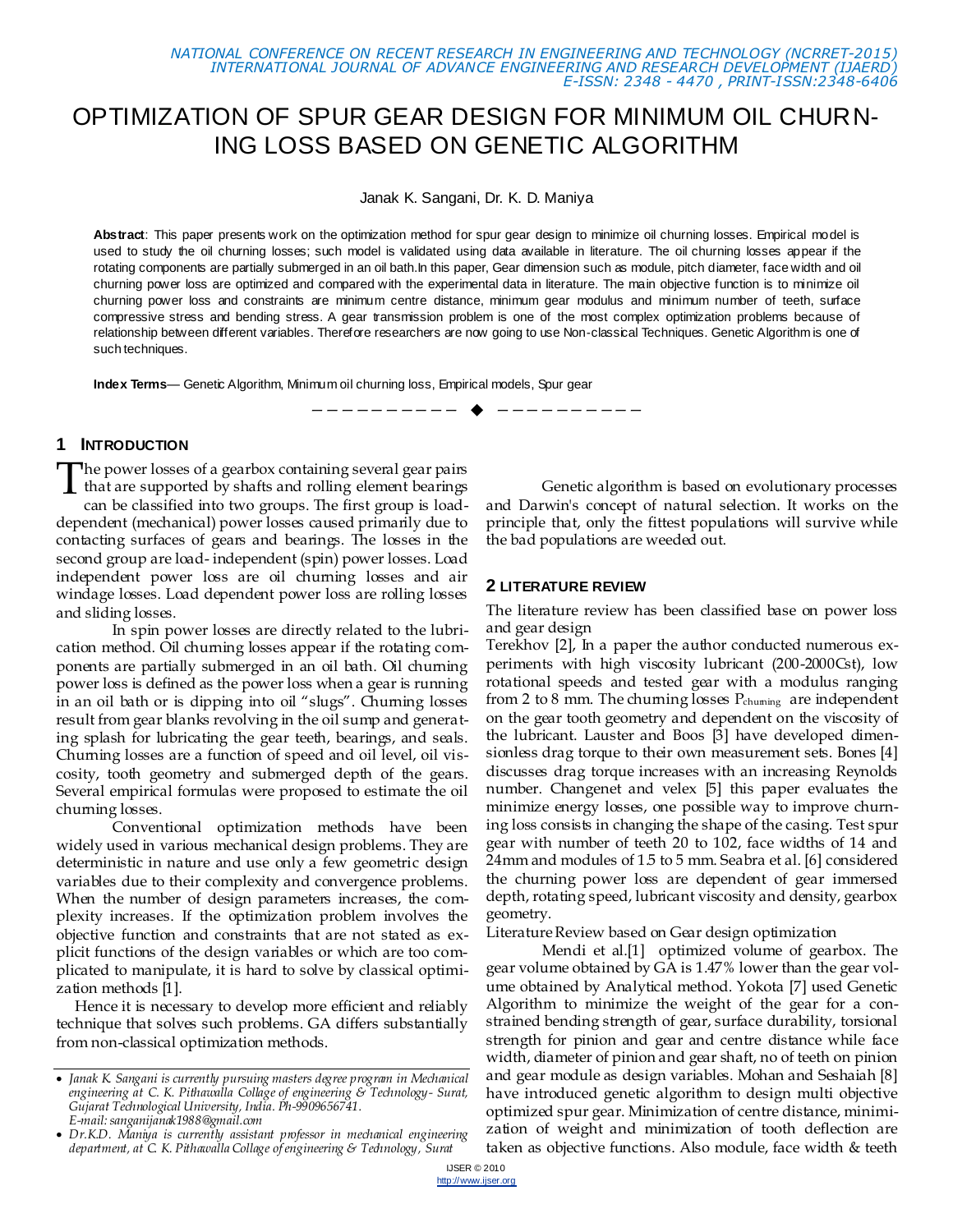on pinion are taken as design variables, while bending stress and contact stress are taken as the design constraints. The conclusive result shows that the gear parameters obtained from genetic algorithm gives more optimal than the traditional gear design approach. Golabi. S [9] had used matlab optimization tool to design a gear train for minimization of volume as an objective function. Face width, width of gear box, diameter of gear & shaft and length of input & output shaft. Also bending stress, contact stress, no of tooth, module and face width are taken as the design constraints. Sanchez et al. [10] have been used GA to minimize weight of cylindrical parallel gear train. He has taken width, gear teeth numbers, normal module etc. as a design variable. Barbieri et al. [11] used Genetic Algorithms in conjunction with a suitable objective function to find suitable profile modifications for a spur gear pair. Zhang [12] established the mathematical model for optimization design of gear reducer, with the purpose of minimum volume or quality. By using genetic algorithm and genetic toolbox of matlab to get optimum solution quickly and accurately, the efficiency and quality of gear design is greatly improved and the production cycle is shorten.

Literature review reveals that optimization of spur gear design carried out for minimization of volume, minimization of centre distance and minimization of tooth deflection but very less attention given design of spur gear for oil churning losses. Therefore spur gear is has been taken for minimization of oil churning losses.

#### **3 STATEMENT OF OPTIMIZATION PROBLEM**

#### **3.1 Design variables**

Here pitch diameter (Dp), face width (b) and module (m) are considered as a design variables.

 $F(x) = F(Dp, b, m) = F(X_1, X_2, X_3)$ Upper and lower bounds of design variables are,  $0.09 \le Dp \le 0.212, 0.016 \le b \le 0.048, 0.002 \le m \le 0.004$ 

#### **3.2 Formulation of objective function**

Churning losses depend mainly on the rotational speed, immersion depth, pitch diameter, gear width, lubricant density and oil volume [5].

Minimum oil churning loss

$$
P_{ch} = \frac{1}{2} \rho \Omega^3 R_p^3 S_m C_m
$$
 (1)

Where,

$$
C_m = \text{Dimensionless Drag Torque}
$$
\n
$$
C_m = 1.366 \left( \frac{h}{D_p} \right)^{0.45} \left( \frac{V_0}{D_p^3} \right)^{0.1} \text{Fr}^{-0.6} \text{Re}^{-0.21} \tag{2}
$$

 $S_m$  = Immersion Surface area

$$
S_m = \text{Immersion Surface area} \begin{cases} \n\sum_{m=1,300}^{\infty} \left( \frac{1}{D_p} \right) & \text{if } m \in \mathbb{Z} \n\end{cases} \text{The below} \begin{cases} \nS_m = R_p^2 (2\theta - \sin 2\theta) + D_p \theta + 2(Z.\theta. Htooth.b) / (\Pi \cos \theta) & \text{Mat} \n\end{cases}
$$

Substituting of Eq. (2), (3) in Eq. (1)  
\n
$$
P_{ch} = \frac{1}{2} \rho \Omega^{3} \left[ \frac{D_{p}^{3}}{8} \right] \left[ \frac{D_{p}^{2}}{4} (2\theta - \sin 2\theta) + D_{p} b\theta + 2 \frac{Z_{ch} H_{total} b}{\pi \cdot \cos \varnothing} \right] \left[ 1.366 \left( \frac{h}{D_{p}} \right)^{0.45} \left( \frac{V_{0}}{D_{p}} \right)^{0.1} \text{Fr}^{-0.6} \text{Re}^{-0.21} \right] \qquad \begin{array}{c} \text{Nouter} \\ \text{Surfac} \\ \text{Pressu} \end{array}
$$
\n
$$
\text{Produ} \qquad (4) \qquad \begin{array}{c} \text{Solution} \\ \text{Solution} \end{array}
$$

#### **3.3 Formulation of design constraints**

Design constraints are converted in terms of design variable like pitch diameter, face width and module. The constraints considered for the optimum design of spur gear is as follows [13]

1. Minimum centre distance:

$$
D_p\left(\frac{1+i}{2i}\right) \ge (i+1)\left[\left(\frac{0.74}{\sigma_c}\right)^2 \frac{E[M_i]}{i.\varphi}\right]^{1/3}
$$

2. Surface compressive stress:

Permissible surface compressive stress ≥ Surface compressive stress

$$
\left[\sigma_{\mathrm{c}}\right]\!\geq\frac{1.48\:\mathrm{i}}{D_{\mathrm{p}}}\!\!\left[\frac{\mathrm{i}\!+\!1}{\mathrm{i}.\mathrm{b}}\mathrm{E}\!\left[M_{\mathrm{t}}\right]\right]^{_{\!\!1/2}}
$$

3. Minimum number of gear module: Module ≥ Minimum number of gear module

$$
m \ge 1.26 \left[ \frac{[M_t] . mi}{y[\sigma_b] \varphi_m D_p} \right]^{1/3}
$$

4. bending stress:

Permissible bending stress ≥ bending stress

$$
\left[\sigma_{b}\right] \geq \frac{2i}{D_{p}.m.b.y}\big[M_{t}\big]
$$

5. minimum number of teeth:

$$
\frac{D_{p}(1+i)}{m.i} \ge \frac{2\pi}{\tan \varnothing}
$$

#### **4 CASE STUDY**

Optimize spur gear design for minimum oil churning losses for the following case study in table 1.

For all the cases

-Pitch diameter =  $0.159$ m, Face width =  $0.024$ m, Module = 0.003m

-Velocity ratio i = 2

| Tab <u>le 1:</u> given data for different case study [5]. |  |  |  |
|-----------------------------------------------------------|--|--|--|
|-----------------------------------------------------------|--|--|--|

| Case study                      |       | $\mathfrak{D}$ | 3     |  |
|---------------------------------|-------|----------------|-------|--|
| Input<br>power<br>$P_{kw}$      | 1.5   | 1.5            | 1.5   |  |
| Rotational<br>speed             | 1000  | 2000           | 3000  |  |
| Torque<br>trans-<br>mited (N.m) | 18.63 | 9.308          | 6.205 |  |
| Experiment<br>Power loss (w)    | 17    | 51             | 97    |  |

The parameters considered for the spur gear design is given below.

Material of gear  $=$  carbon steel (C-45)

(3) Permissible bending stress  $[\sigma_{b}] = 67.08 \times 10^{6} \text{ N/m}^{2}$ 

Surface compressive stress  $[\sigma_c] = 142.93 \times 10^7 N/m^2$ 

Young's modulus of the material  $(E) = 2.108 \times 10^{11} \text{ N/m}^2$ 

Pressure angle  $(\emptyset) = 20$ <sup>°</sup>

Product of load concentration factor (k) and dynamic load factor  $(k_d) = 1.3$ 

Design torque transmitted  $[M_t] = 18.61$  N.m (case-1) Lewis form factor for spur gear  $(Y) = 0.410$ Lubricant properties [5]: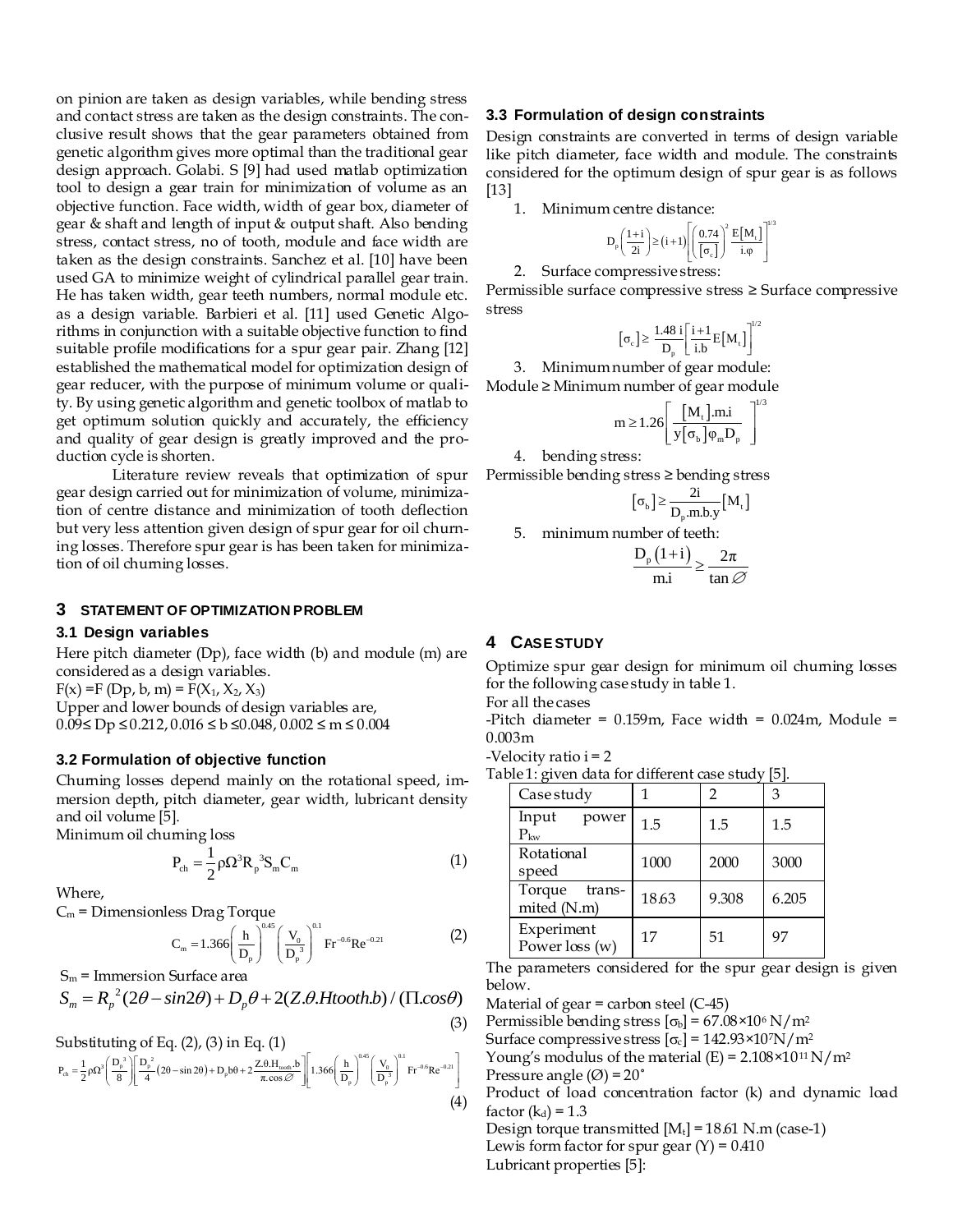Kinematic viscosity v =  $48 \times 10^{-6}$  m<sup>2</sup>/s, density  $\rho = 873$  kg/m<sup>3</sup> Finally optimization problem for the above data is written as, (case-1)

Find out design variables  $F(x) = F(Dp, b, m) = F(X_1, X_2, X_3)$ 

Which minimize

 $P_{ch}(x) = oil$  churning power loss

 $P_{ch}$ =253.50×10<sup>2</sup> X<sub>1</sub>1.89. X<sub>2</sub><sup>0.21</sup>(0.1132 X<sub>1</sub>2+0.7227 X<sub>1</sub>X<sub>2</sub>+58.37 X<sub>2</sub> X<sub>3</sub>)

Subject to design constraint

 $g_1 = X_1 - 53X_3$  $g_2 = 18.10 X_1 \ge 1$  $g_3 = X_1 \cdot X_2^{0.5} \ge 5.026 \times 10^{-3}$  $q_4 = X_1^{0.33}$ .  $X_3^{0.66} \ge 6.471 \times 10^{-3}$  $g_5 = X_1$ ,  $X_2$ ,  $X_3 \ge 2.709 \times 10^{-6}$ 

$$
g_6 = X_1, X_3^{-1} \ge 11.50
$$

Similarly objective function and constraint is developed for case number 2 and 3.

# **5 IMPLEMENTATION OF GENETIC ALGORITHM**

### **5.1 Fitness Function**

To use Genetic Algorithm Toolbox functions and writes an Mfile in computer the function to optimize. Specify the function as a function handle of the form @simplefitness, where simplefitness.m is an M-file returns a scalar is shown below.

Function  $y =$  simplefitness $(x)$ 

 $y=(253.50*10^2)*(x(1)^1.89)*(x(2)^0.21)*(0.1132*(x(1)^2)+0.722)$  $7*(x(1))^*(x(2))$ +58.379\*(x(2))\*(x(3)));

# **5.2 Bounds**

Specify lower bounds as [0.09, 0.016, 0.002] and upper bounds as [0.212, 0.048, 0.004]

# **5.3 Nonlinear Constraint Function**

It defines the nonlinear constraints. Specify the function as an anonymous function or as a function handle of the form @simpleconstraint, where simpleconstraint.m is an M-file that returns the vectors c and ceq as shown below*.* The nonlinear equalities are of the form ceq  $= 0$ , and the nonlinear inequalities are of the form  $c \leq 0$ .

 $Function[c, ceq] = simple constraint(x)$  $c=1-18.10*(x(1))$ ;(5.026\*(10^-3)- $((x(1))^*((x(2))^0.5))$ ; $((2.709*(10^6) ((x(1))^*(x(2))^*(x(3))))$ ; $((6.4711*(10^3-3))$ - $((x(1)^0.33)*(x(3)^0.66))$ ;(11.50- $((x(1)*x(3)^{-1}))$ ; ceq =  $(x(1)-(x(3))^*53)$ ;

# **5.4 Different parameters of GA**

Different parameters and its selected value are shown in Table 2.

Table 2: Selected Values of Different Parameters for GA

| Parameters                | Selected |  |  |
|---------------------------|----------|--|--|
| Population size           | 20       |  |  |
| <b>Initial Range</b>      | [0;1]    |  |  |
| Elite Count               |          |  |  |
| <b>Crossover Fraction</b> | 0.8      |  |  |
| Generation                |          |  |  |

# **6 RESULTS AND DISCUSSION**

The figure 1 shows the optimized values of design variables. It plots the vector entries of the individual with the best fitness function value in each generation.(case-1)



Figure 1: Current Best Individual vs. Number of Variables Same plots for case number 2 and 3 but different value of power loss

Actual and GA values of design variable and objective function are tabulated below in table 3.

Table 3: Comparison of values of Design Variables & Objective Functions, those are obtained actually and using Genetic Algorithm.

|                     | Actual [5]   |              |              | Values of GA   |                |                | $\frac{0}{0}$ |
|---------------------|--------------|--------------|--------------|----------------|----------------|----------------|---------------|
| Parameters          | Case<br>$-1$ | Case<br>$-2$ | Case<br>$-3$ | Case<br>-1     | Case<br>$-2$   | Case<br>$-3$   | Chang<br>e    |
| Pitch               |              |              |              |                |                |                |               |
| Diameter            | 159          | 159          | 159          | 106            | 107            | 106            | 33.33         |
| (mm)                |              |              |              |                |                |                |               |
| Face<br>width(mm)   | 24           | 24           | 24           | 16             | 16             | 16             | 33.33         |
| Moule(mm)           | 3            | 3            | 3            | $\overline{2}$ | $\overline{2}$ | $\overline{2}$ | 33.33         |
| Churning<br>loss(w) | 17           | 51           | 97           | 4              | 12             | 23             | 75            |

Above table shows that, there is 33.33% reduction in pitch diameter, face width, module and 75% reduction in oil churning power loss.

# **7 CONCLUSION**

In this study the attempt has made to optimize oil churning loss with different constraint such as surface compressive stress, bending stress, minimum number of teeth and minimum number of gear module. The variable considered are pitch diameter, face width and module .Result shows that, Gear dimension such as module, pitch diameter, face width and oil churning power loss are optimized and compared with the experimental data in literature and all objectives are satisfied. So GA is one of the best tool for optimization problem.